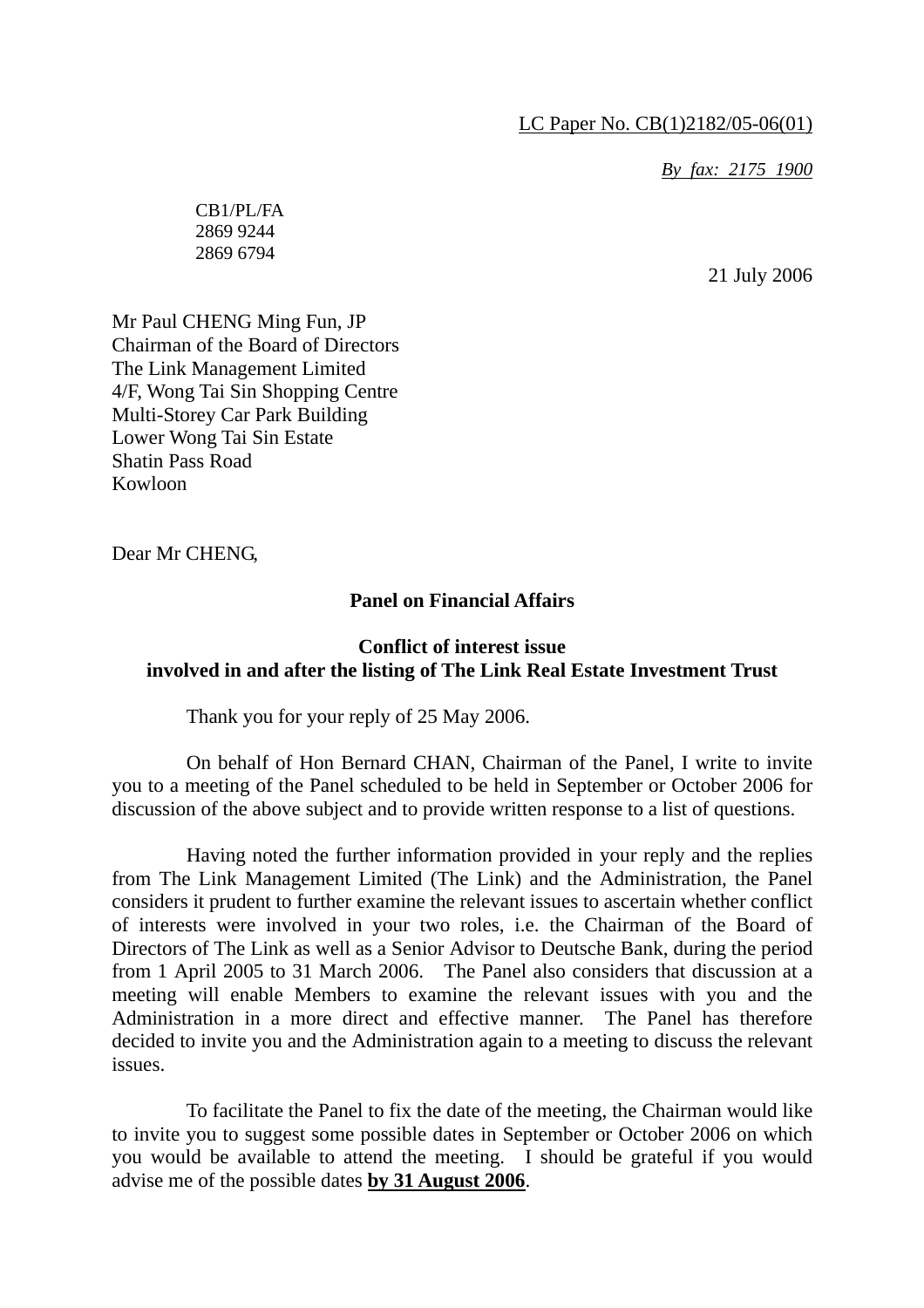To facilitate discussion at the meeting, the Chairman would also like to invite you to provide written response to the list of questions attached. I should be grateful if you would let me have your written response (in both Chinese and English) **by 31 August 2006**. Please forward the soft copy of your response to Ms May LEUNG at mleung@legco.gov.hk. For your information, the Administration is invited to respond to another list of questions, a copy of which is also attached.

 Please note that when addressing the Panel, you and any other representatives of The Link will not be covered by the protection and immunity provided under the Legislative Council (Powers and Privileges) Ordinance (Cap. 382). The written response provided will also not be covered by the Ordinance. In accordance with our normal practice, the written response may be made available to the media and public and placed in the Library of the Legislative Council unless you raise objection. It may also be made available on the website of the Council on the Internet.

Yours sincerely,

(Miss Salumi CHAN) Clerk to Panel

Encl.

| c.c. Hon Bernard CHAN, GBS, JP (Chairman)<br>Hon James TO Kun-sun  | $w$ /o encl. |
|--------------------------------------------------------------------|--------------|
| Secretary for Housing, Planning and Lands (Fax: 2537 5139)         |              |
| Mr Kenneth MAK, JP, Deputy Director (Corporate Services),          |              |
| Housing Department (Fax: 2762 1110)                                |              |
| Secretary for Financial Services and the Treasury (Fax: 2147 3873) |              |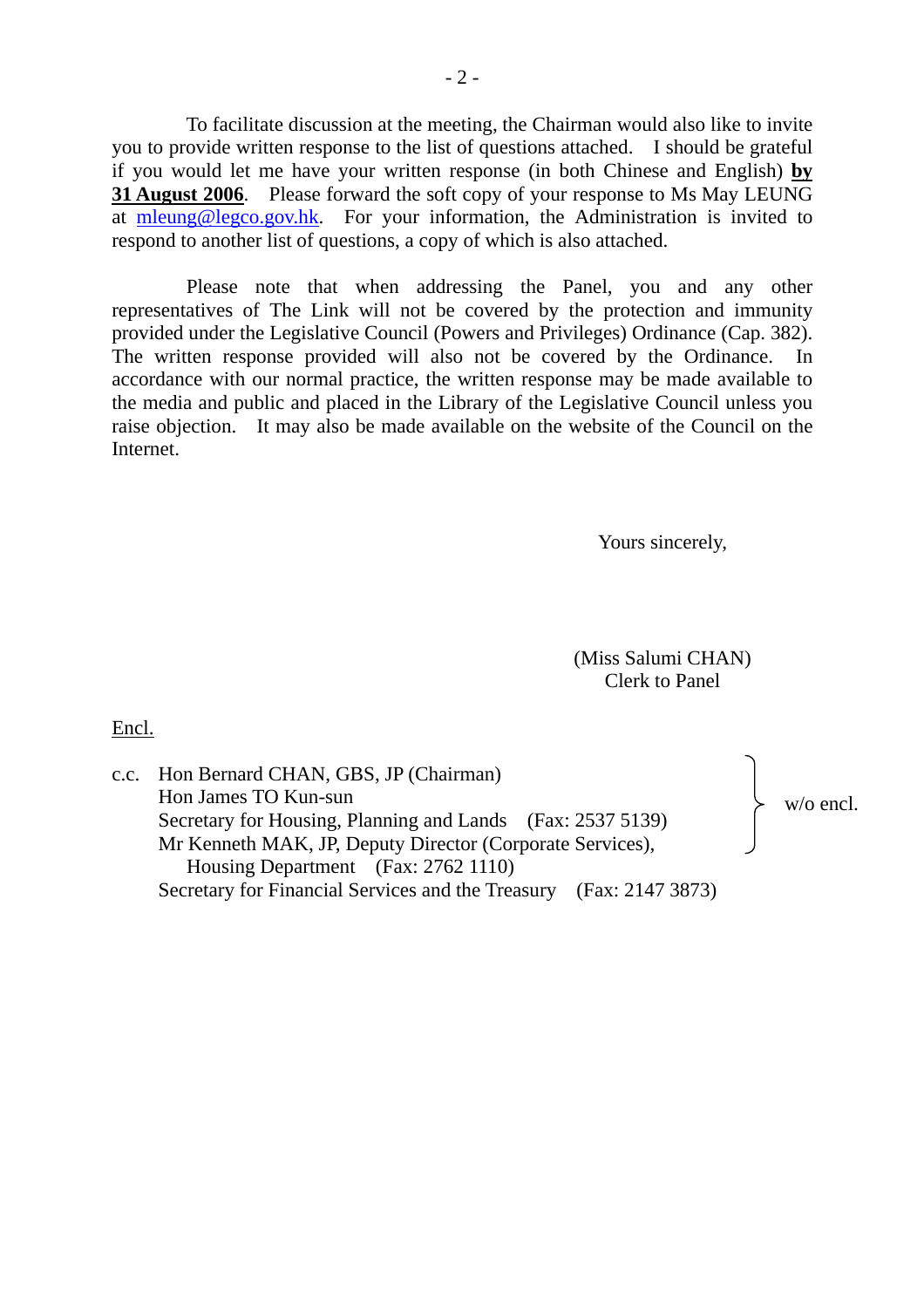## **LegCo Panel on Financial Affairs**

# **Conflict of interest issue involved in and after the listing of The Link Real Estate Investment Trust**

## **List of further questions for the written response of Mr Paul CHENG**

Mr Paul CHENG, Chairman of the Board of Directors of The Link Management Limited (The Link), is invited to provide written response to the following questions (Questions 1 to 5 are raised by Hon James TO in his letter dated 29 June 2006 attached (LC Paper No. CB(1)1900/05-06(04)):

- 1. While Mr Paul CHENG has served as a remunerated adviser to Deutsche Bank (DB) since 1 April last year, the Administration indicated in its reply (LC Paper No. CB(1)1627/05-06(03)) that it did not know until April this year that Mr CHENG had been receiving remuneration for serving as an adviser to DB. The details which Mr CHENG disclosed to Mr C M LEUNG, the former Permanent Secretary for Housing, Planning and Lands (Housing) (PSH), when notifying the latter of his adviser position with DB are therefore material information for judging whether Mr CHENG has deliberately concealed the fact or misled Mr LEUNG when seeking the latter's approval for his acceptance of the appointment as an adviser to DB. In this regard, Mr CHENG is invited to respond to the following questions:
	- (a) What information did Mr Paul CHENG convey to Mr C M LEUNG about his advisory role with DB during their conversation which took place "after the board of directors of LML had approved the appointment of Mr Paul Cheng as chairman with effect from 1 April [2005], but before the issue of the formal appointment letter to Mr Paul Cheng"? Did it include the fact that the position was remunerated? Did it include details of the work to be performed by the holder of the adviser post?
	- (b) Had Mr CHENG been aware that his position as adviser to DB was a remunerated one prior to his conversation with Mr C M LEUNG?
	- (c) In connection with item (b), if Mr CHENG had, did he inform Mr LEUNG in any way of the fact that his adviser position was a remunerated one during that conversation or subsequently before he formally signed the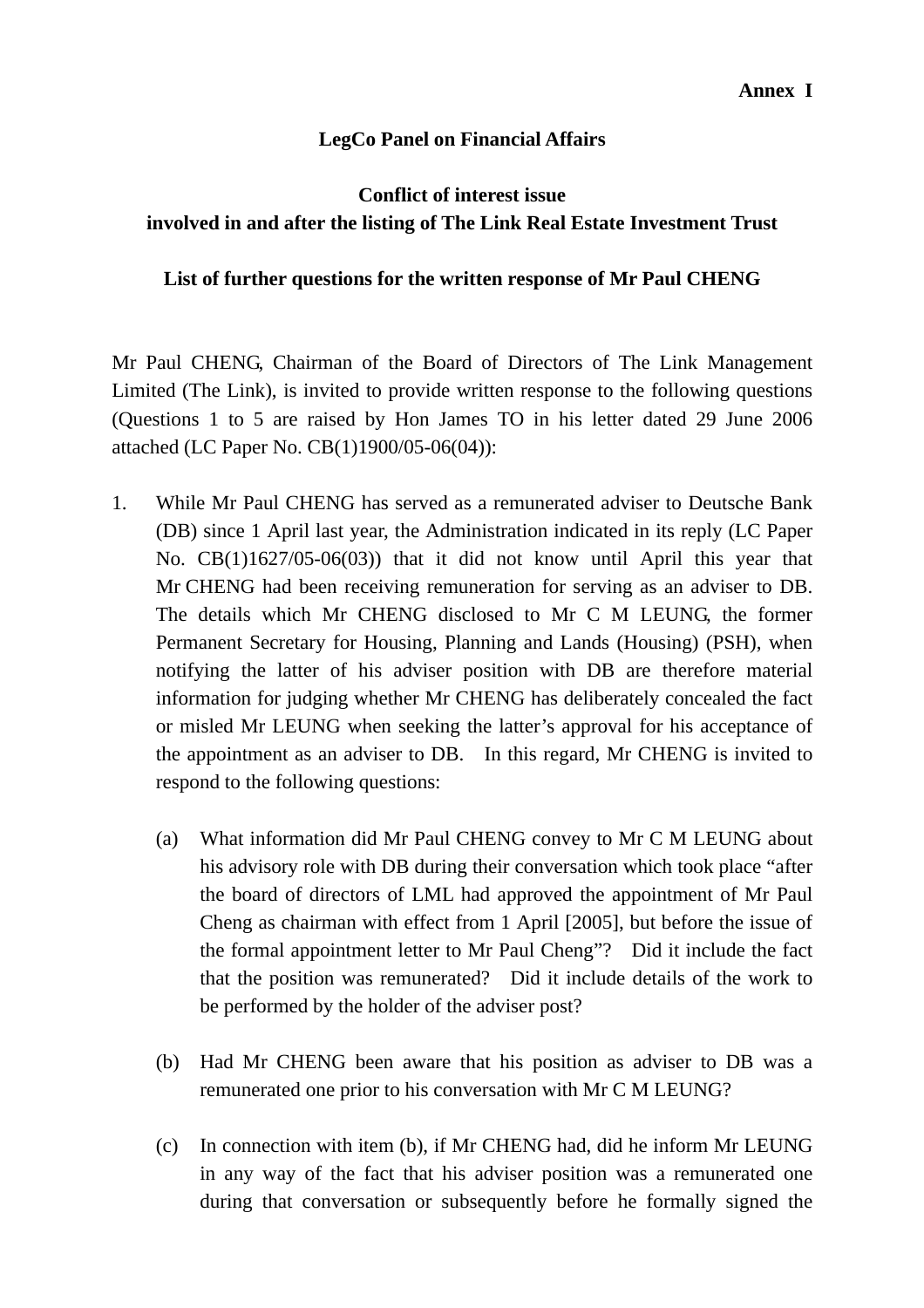Acceptance of Appointment? If he did, when and how did he do so? Was the amount of the remuneration included in the information? If he did not, why not?

- (d) In connection with item (b), if Mr CHENG had, did he inform all Board members of The Link in any way of the fact that his adviser position was a remunerated one during that conversation or subsequently before he formally signed the Acceptance of Appointment? If he did, when and how did he do so? Was the amount of the remuneration included in the information? If he did not, why not?
- (e) In connection with item (b), if the answer is in the negative, when was Mr CHENG aware that his adviser position was a remunerated one? Did he inform Mr LEUNG and all Board members of The Link after he became aware of it? If he did, when did he inform the Administration and The Link of it? If he did not, why not?
- 2. According to the reply of The Link to Hon James TO (LC Paper No. CB(1)1627/05-06(04)), Mr CHENG informed the Board of Directors of The Link about his remuneration as DB's adviser on 5 January this year.
	- (a) Did Mr CHENG formally provide relevant information on his adviser position with DB, including the details of his work and he was remunerated for the work as adviser, to all Board members of The Link between March last year when he obtained Mr C M LEUNG's approval for his appointment as adviser to DB and the end of last year when the incident was reported by the press (i.e. on 7 December)?
	- (b) If he did, when and how was such information provided, and what was included? Did it include the fact that the adviser position was a remunerated one and the nature of the post? If he did not, why not?
	- (c) In Mr CHENG's view, after he became aware that the adviser position with DB was a remunerated one, did he provide sufficient information to the Administration and all Board members to facilitate their understanding of the nature of his appointment as a remunerated adviser to DB, as well as their considering whether any conflict of interest might arise from such appointment, and whether it was proper for him to keep his chairmanship of The Link?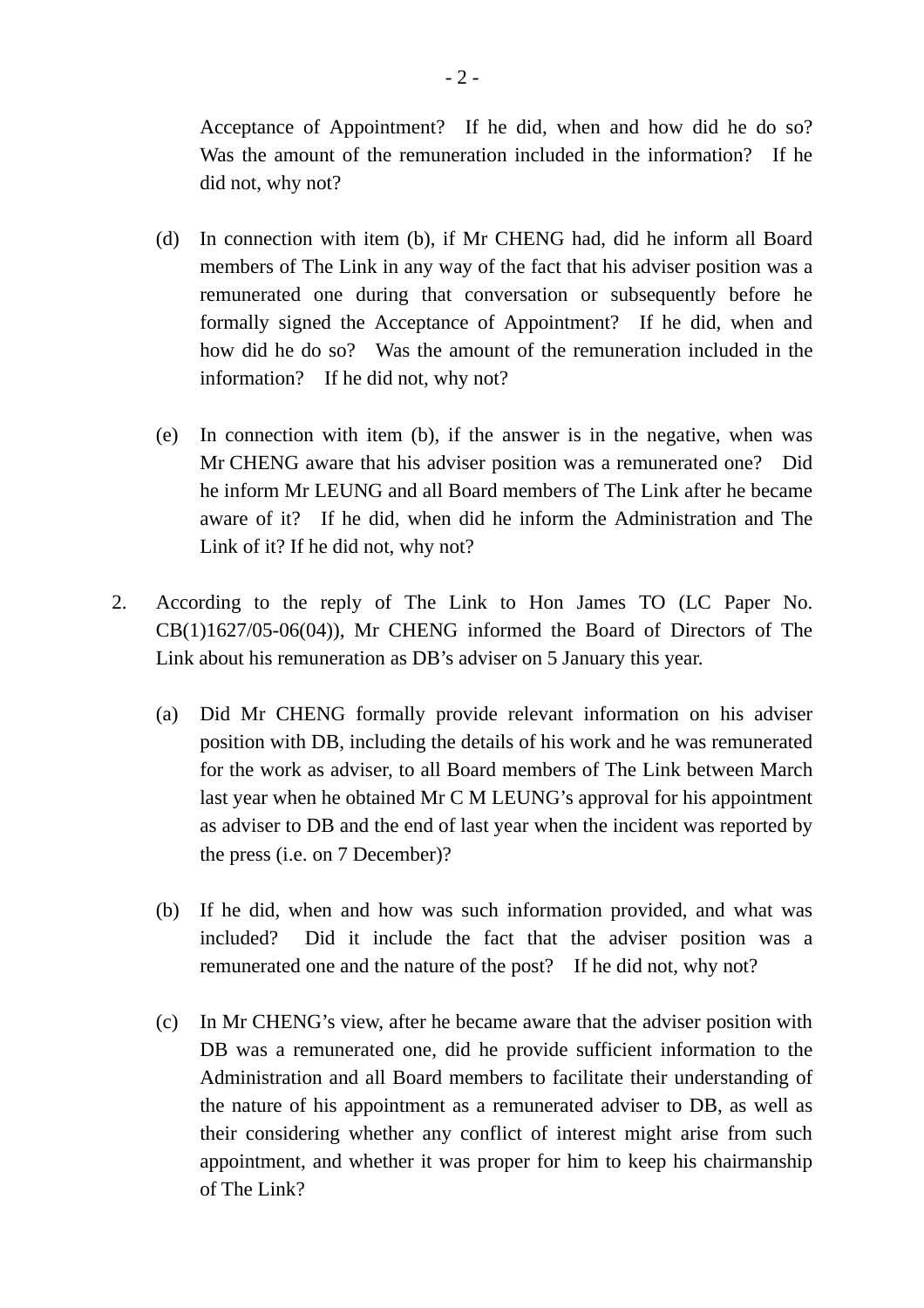- 3. If Mr CHENG had been aware that the adviser position with DB was a remunerated one when he sought approval from Mr LEUNG for such appointment but did not disclose this fact to Mr LEUNG, was Mr CHENG deliberately misleading Mr LEUNG to make him misunderstand the nature of his adviser position in the absence of sufficient information and give approval for Mr CHENG to take up both appointments at the same time? Otherwise, why did Mr CHENG fail to inform Mr LEUNG of this important piece of information?
- 4. In his reply to the questions raised by Hon James TO (LC Paper No. CB(1)1627/05-06(05)), Mr CHENG indicated that there was no conflict of interest between his role as Chairman of The Link and being an adviser to DB. When Mr CHENG accepted the appointment as adviser to DB, did he know that DB had applied for, and was allocated, a certain amount of units in the first Initial Public Offering (IPO) of The Link Real Estate Investment Trust (The Link REIT) in 2004, and that this was an indication of DB's interest in making investment in The Link? If he did, was he worried that, given his dual role, his neutrality would be queried by the public, in particular other investor institutions which would also apply for units of The Link REIT?
- 5. In his reply to the questions raised by Hon James TO, Mr CHENG pointed out that since DB was not involved in The Link REIT IPO and did not provide any service to The Link, the question of conflict of interest did not arise despite his dual role. However, Mr CHENG indicated in his reply that his dual role did not contravene The Link's criteria in assessing the independence of a non-executive director as set out in Appendix 4 to its Corporate Governance Policy, which is drawn up with reference to Rule 3.13 of the Listing Rules.
	- (a) Is it Mr CHENG's view that even an independent non-executive director may have "conflict of interest"?
	- (b) In connection with item (a), does Mr CHENG agree that although his role as a remunerated adviser to DB did not contravene the requirements in respect of the independent non-executive directors, there may be conflict between the interest of DB and the interest of The Link, and in that case, he as a remunerated adviser to DB will have conflict of interest?
	- (c) In connection with item (a), if it is, why does Mr CHENG form the view that he does not have any conflict of interest as he did not contravene the Corporate Governance Policy of The Link?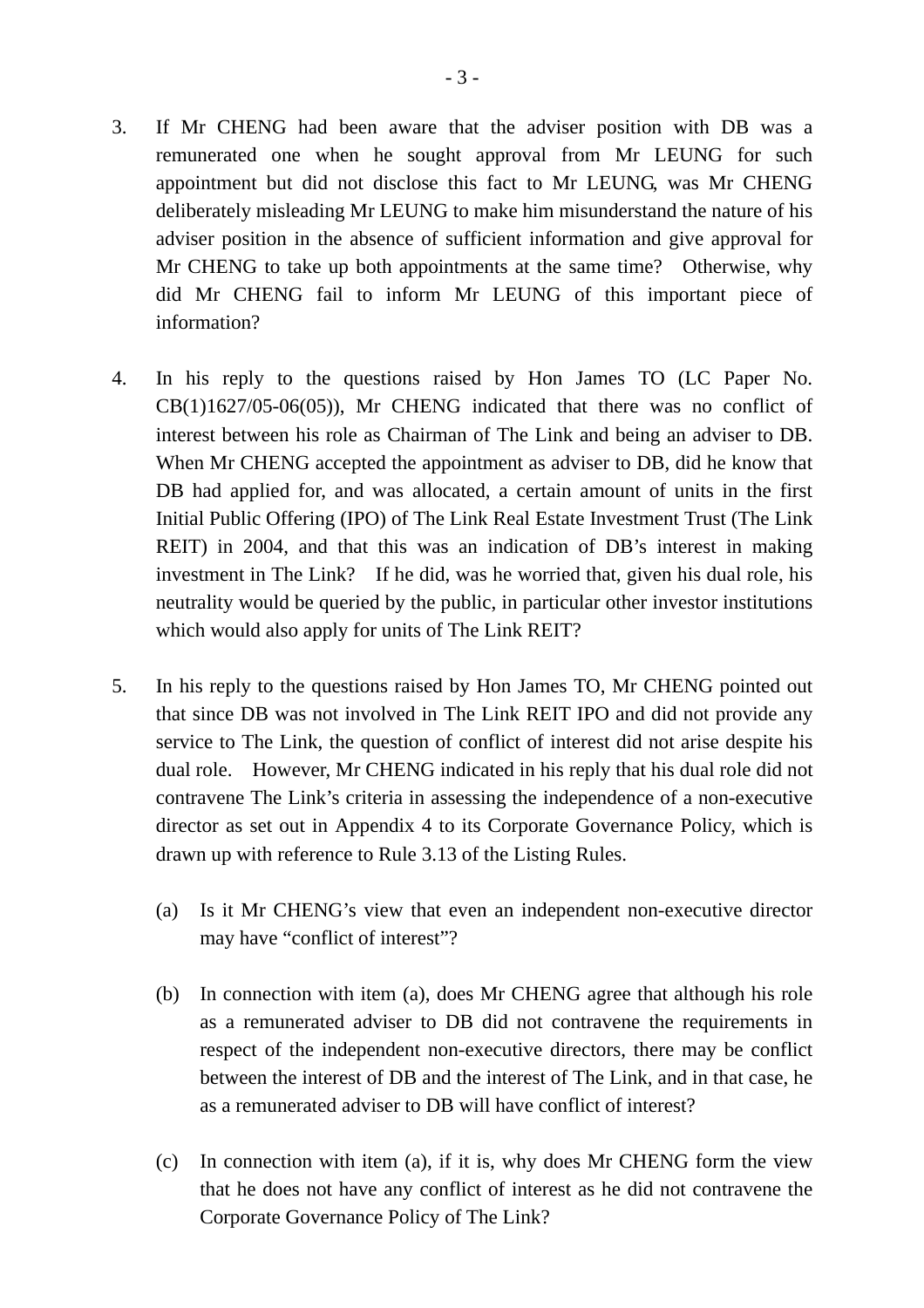- (d) In connection with item (a), if it is not, what is the definition of "conflict of interest" according to Mr CHENG's understanding?
- 6. In his reply dated 25 May 2006 (LC Paper No. CB(1)1627/05-06(05)), Mr Paul CHENG stated that Questions 8 to 11 set out in Hon James TO's letter dated 2 May 2006 (LC Paper No. CB(1)1627/05-06(02)) were not applicable because there was no conflict of interest arising from his advisory role with Deutsche Bank and his responsibilities as Chairman of the Board of Directors of The Link. In this connection:
	- (a) If there was no conflict of interest involved, why did Mr CHENG consult Mr C M LEUNG, the former PSH, in March 2005 about his advisory position with Deutsche Bank? and
	- (b) When did Mr CHENG form the view that there was no conflict of interest involved? Did he form such a view before or after he formally accepted on 24 March 2005 the appointment as the Chairman of the Board of Directors of The Link?
- 7. According to the Administration's reply dated 21 April 2006 (LC Paper No. CB(1)1352/05-06(01)), the Joint Global Coordinators (JGCs) and Financial Adviser (FA) to the Housing Authority for the Initial Public Offering of The Link Real Estate Investment Trust confirmed that they had not discussed with Mr Paul CHENG about the allocation of units to Deutsche Bank or about the tentative lists of investors set out in an appendix to the discussion paper before the meeting of the Board of Directors of The Link on 19 November 2005, other than the general criteria for categorizing investors into different tiers, which were initially discussed at a previous Board meeting. In this connection, did Mr CHENG have any form of discussions with the JGCs and/or FA about the criteria for categorizing investors into different tiers before the "previous Board meeting" and the Board meeting on 19 November 2005?

Council Business Division 1 Legislative Council Secretariat 21 July 2006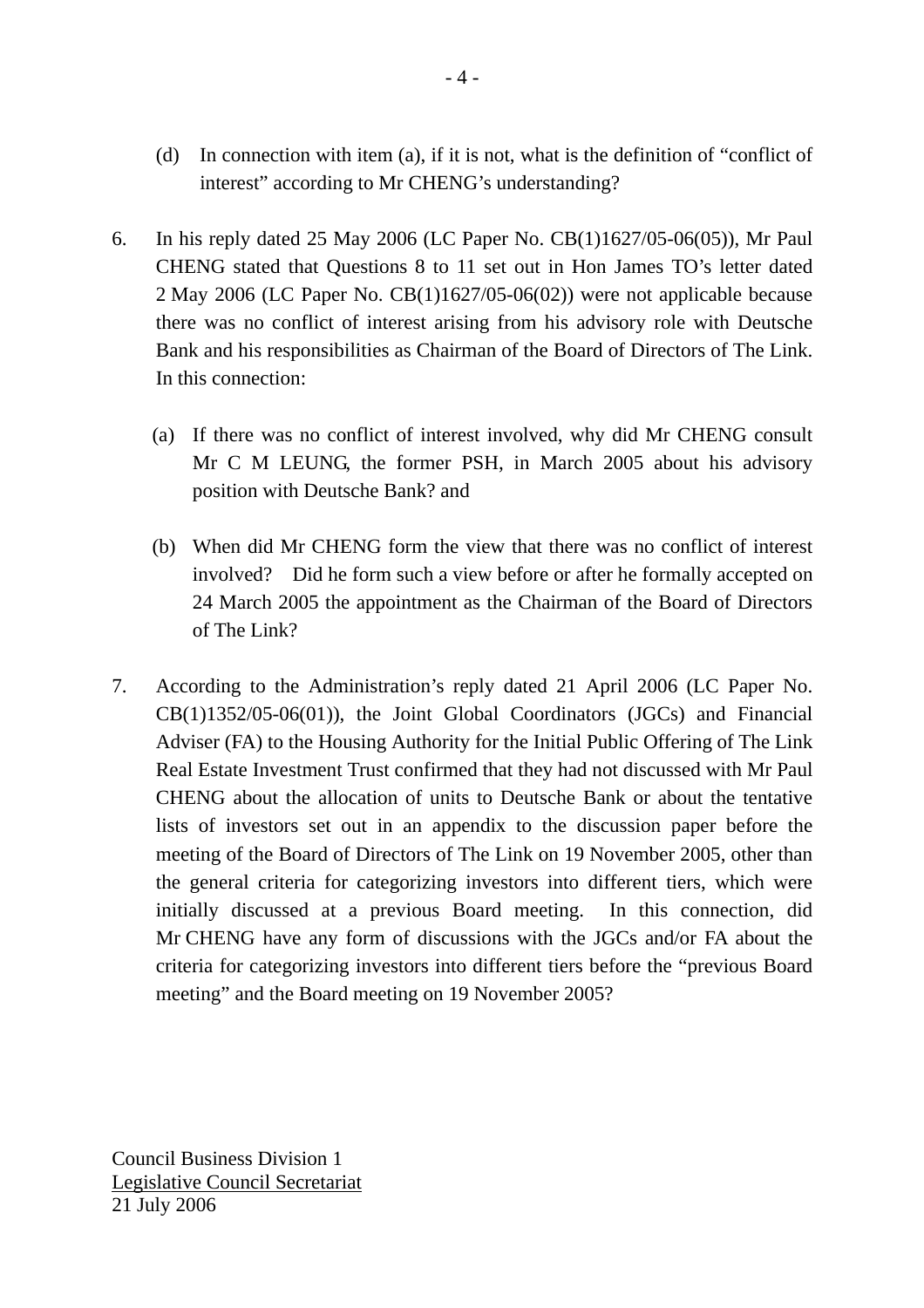

民主黨立法會議員秘書處

Secretariat of Legislative Councillors of The Democratic Party

香港中環雪廠街11號 附件 II 中區政府合署西翼40 Annex II Rm. 401-409, West \ Central Government Offices, 11 Ice House Street, Central, HK

電話Tel 2537 2319 傳真Fax 2537 4874

### 立法會 CB(1)1900/05-06(04)號文件

(只備中文本)

立法會財經事務委員會主席 陳智思議員

**(**信件 **D)**

陳議員:

### 跟進領匯主席鄭明訓先生身兼德意志顧問可能有利益衝突一事

就領匯主席鄭明訓先生於零五年四月一日至零六年三月三十一日期間同時身兼投資銀行德意 志的亞太區顧問委員會資深顧問一事,鄭明訓先生早前的回覆,並未回答本人的以下問題,而 鑑於早前政府、領匯及鄭明訓先生的回覆令公眾知悉更多資料,也因而令本人產生更多疑問, 故本人希望鄭明訓先生能解答以下問題:

- 1. 雖然鄭明訓先生自去年四月一日已擔任德意志的受薪顧問,但政府的回覆(文件編號: CB(1)1627/05-06(03))指,直至今年四月,政府才得悉鄭先生任德意志顧問是受薪的職位, 故鄭先生在知會梁展文先生關於就任德意志顧問的詳情,便是判斷鄭先生尋求梁展文先生 批准其擔任德意志顧問時,有否刻意隱瞞或誤導梁先生及領匯董事會的關鍵資料。因此, 本人希望鄭先生回覆以下問題:
	- (a) 鄭先生在「領匯董事會通過由(2005 年)4 月 1 日起委任鄭明訓先生為領匯董事會主席 後,但在正式向鄭明訓先生發出委任書之前」,與梁展文先生的交談,告知了梁先生 關於其就任德意志顧問的什麼資料? 是否包括職位屬受薪一項? 是否包括顧問工作的 詳情?
	- (b) 鄭先生在與梁展文先生交談前,是否已得知德意志的顧問職位屬受薪職位?
	- (c) 承上題,如是,鄭先生有沒有在該次通話或其後正式簽署委任書前,以任何方式通知 梁展文關於顧問職位是受薪一事?如有,鄭先生於何時、以何種方式告知梁先生此事? 是否包括薪酬的數目?如否,為何鄭先生不告知梁先生此項資料?
	- (d) 承(b)題,如是,鄭先生有沒有在該次通話或其後正式簽署委任書前,以任何方式通知 領匯全體董事,關於顧問職位是受薪一事? 如有,鄭先生於何時、以何種方式通知領 匯全體董事此事? 內容是否包括薪酬的數目?如否,為何鄭先生沒有作此通告?
	- (e) 承(b)項,如該題的答案是否定,鄭先生於何時得知顧問職位屬受薪? 有否在得知此資 料後告知梁先生及領匯全體董事? 如有,鄭先生於何時通知政府及領匯此項資料? 如 無,原因為何?